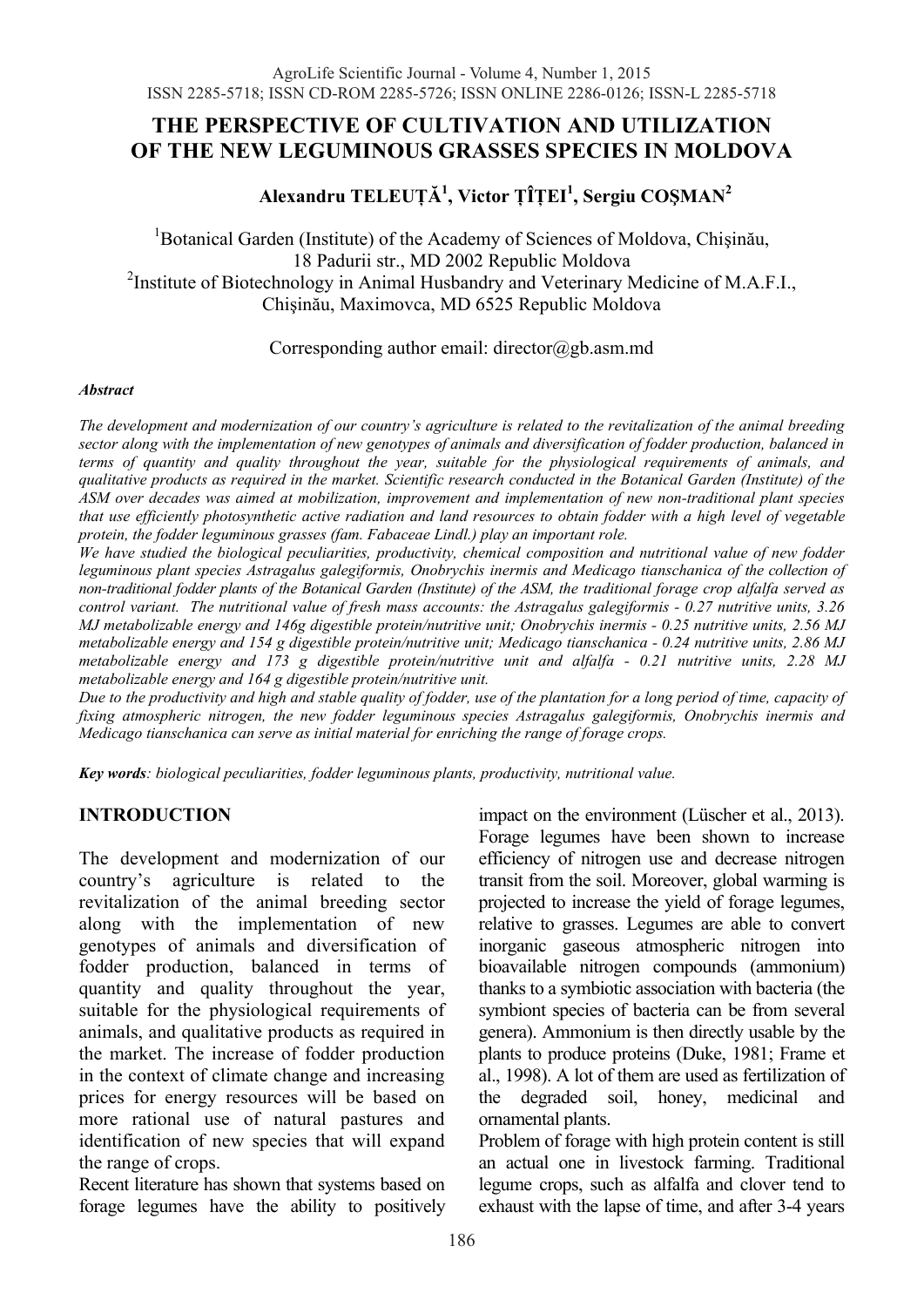their productivity gets considerably lower. From the perspective of livestock nutrition, recent studies have demonstrated that forage legumes with moderate levels of secondary compounds, such as condensed tannins and flavonoids, are beneficial. In particular, some species of genus *Astragalus L.* and *Onobrychis* Mill. increased the efficiency of nitrogen utilisation in the digestive tract, reduced bloat hazard and decreased parasitism (Goplen et al. 1980; Lees, 1992 ).

For over six decades of scientific research on mobilization of plant resources, the collection of non-traditional fodder plants of the Botanical Garden (Institute) of the ASM was founded. It contains over 300 species and cultivars, including 70 leguminous fodder grasses, mobilized from different areas of Central and South Europe, Caucasus, Asia and America (Teleută, 2010).

The following species have been identified as promising leguminous fodder crops:

*Onobrychis inermis* Stev. (syn. *Onobrychis sativa* Lam. var. *subinermis* Boiss.) - unarmed sainfoin, a Crimean and Caucasian endemic perennial herbaceous plant. The species is mainly distributed in the Caucasus. Stems 30-60 cm tall, subglabrous, branched in upper part. Stipules fused, ovate, ciliate. Lower leaves 6-8-paired, with oblongelliptic leaflets; upper leaves 4-5-paired with linear-oblong leaflets. Racemes twice as long as leaves. Calyx 5-6 mm long, its teeth linearsubulate. Corolla 7-9 mm, pink. Pod 4-6 mm long, semicircular, without teeth. Flowering - in July, fructification - in August. Self-incompatible, cross-pollinated plant. 2n=16. (Dzyubenko and Dzyubenko, 2009**)**

*Medicago tianschanica* Vass. (syn. *Medicago* lavrenkoi *Vass*.; *Medicago ochroleuca* Kult.; *Medicago tianschanica* var. *lavrenko*i (Vass*.*) Khassan.; *Medicago tianschanica* var. *ochroleuca* (Kult.) Khassan.) Tian-Shan alfalfa is perennial herbaceous plant native to central Asia. Stems 40 to 120 cm high, numerous, branched, erect, more rarely ascending, together with the leaves sometimes appressed-pubescent. Stipules lanceolate in the free portion, with three to five acute teeth along the margin. Leaflets green, usually 15 to 30 mm. long,  $3$  to 4 (or up to 9) mm wide, elongate-obovate or oblanceolate, toothed in the upper portion. Inflorescence ovoid, dense, many-flowered. Bracteoles subulate, equalling or slightly shorter than the bracts. Calyx on the upper half of the tube sometimes hirsute, with subulate

teeth longer than the tube. Flowers of various colours, white, yellow, lavender, pink, blue, green, purple, magenta, etc., but not red. Pod forming one to one-and-a-half twists, 4 to 5 mm in diameter, finely appressed-pubescent. 2n=32. (Bolton, 1962) *Astragalus galegiformis* L. (syn. *Tragacantha galegiformis* L.) is native to Caucasus. The species is herbaceous perennial, up to 1.2-2.5 m in height. Leaves up to 20 cm long, with 13-16 pairs of leaflets, oblong-ovate, 12-25 mm long, rounded. Inflorescence up to 30 cm long brush with flowers. Calyx 5-6 mm long, weak and short with linearsubulate teeth. Corolla yellow or yellowish-white flag, 14 to 15 mm in length. Pods 10-16 mm long, pointed at both ends, glabrous, curved, 4-6 seeds. 2n  $= 16$  (Sytin, 2009).

# **MATERIALS AND METHODS**

The new fodder leguminous plant species *Astragalus galegiformis*, *Onobrychis inermis* and *Medicago tianschanica* of the collection of nontraditional fodder plants of the Botanical Garden (Institute) of the ASM served as object of study, the traditional forage crop alfalfa (*Medicago sativa* L.) served as control variant. The experiments started in spring; they were performed on chernozem, when the soil had reached physical readiness. The seeds were sown at a depth of 1.5- 2.0 cm, with soil compaction before and after sowing. The plot area was of 10  $m^2$ , 4 repetitions were done. The scientific research on growth and development, productivity and nutritional value of plants was performed according to methodical indications (Novosiolov et al. 1983; Ermakov et al., 1987).

# **RESULTS AND DISCUSSIONS**

As a result of phenological observations, it has been found that in the first year of vegetation the examined species of forage legumes differ essentially by growth rate and development. It has been established that at the species *Medicago tianschanica* seedlings appear evenly on the soil surface after 7 days from sowing, four days earlier compared to the control *Medicago sativa*, at the species *Onobrychis inermis* seedlings appear after 17 days, and *Astragalus galegiformis* is characterized by the latest emergence of plantlets - after 24 days from sowing, or 13 days later than the control. The aerial part of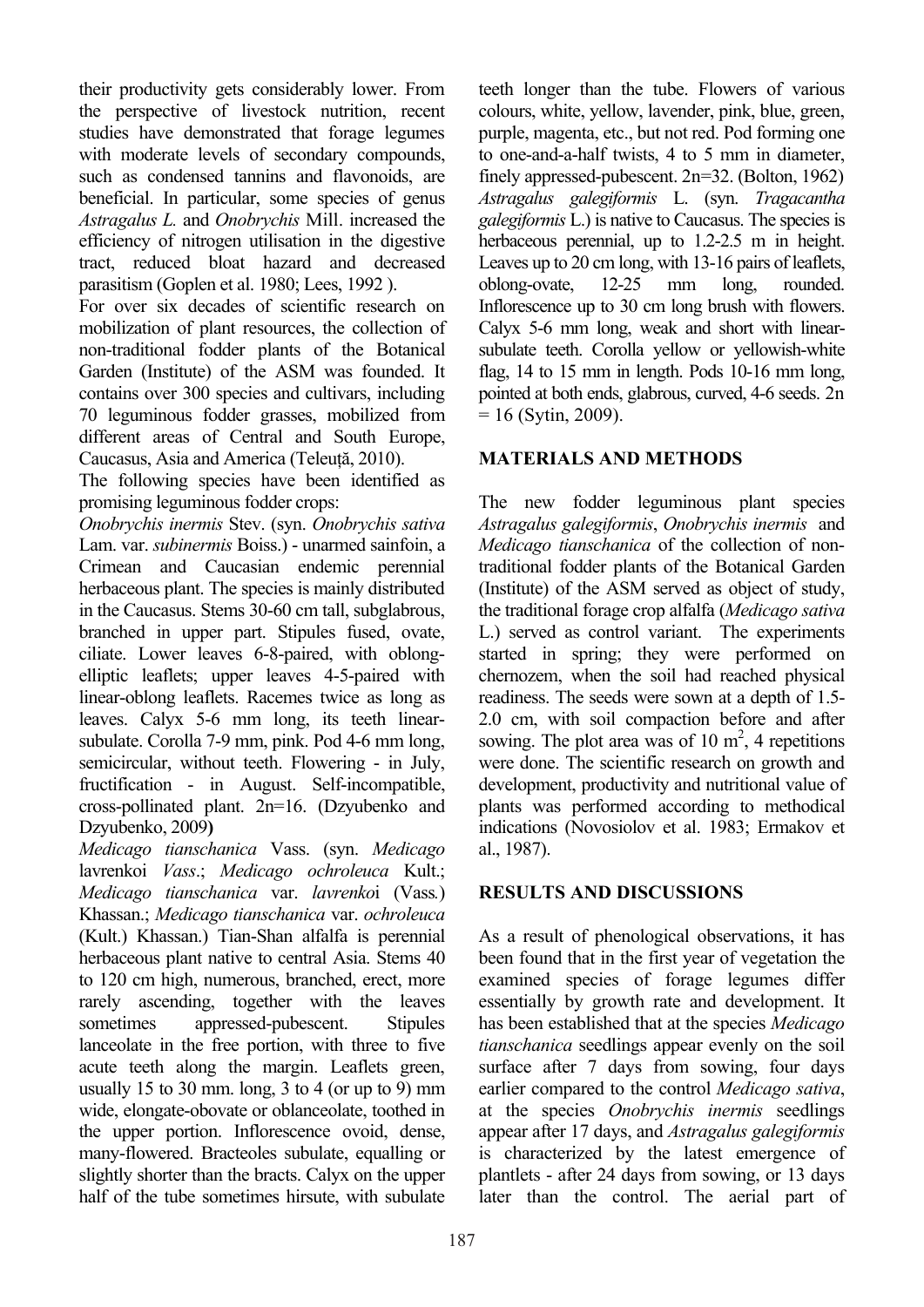*Astragalus galegiformis* grows and develops slowly, reaching by the end of growing season only the phase when the stem with leaves are formed, but the plant develops a strong tap root system. The species *Medicago tianschanica, Onobrychis inermis* as well as *Medicago sativa* go through all ontogenetic stages. The *Onobrychis inermis* plants are characterized by a faster development, formation and ripening of seeds occurring 11 days earlier as compared with *Medicago sativa*, and 22 days earlier as compared with *Medicago tianschanica.*

In the following years, the studied species of forage legumes resume their vegetation in spring, when temperatures are above 6 ºC. It has been established that the species *Onobrychis inermis* resumes vegetation 5 days earlier than *Medicago sativa* and *Medicago tianschanica*, and *Astragalus galegiformis* is characterized by a later start of vegetation season, but this species grows and develops faster during the whole growing season. So, at the end of April (Table 1) the height of *Astragalus galegiformis* plants exceeds 61 cm, compared to 40 cm at the other studied species. This fast growth rate is maintained until flowering, when *Astragalus galegiformis* plants reach a height of 191.4 cm as compared to 83.2 cm - of *Medicago sativa* plants. During this period *Onobrychis inermis* plants are 108.3 cm tall.

It has been established that the flowering period of *Astragalus galegiformis* occurs 12 days earlier than *Medicago sativa* and - of *Onobrychis inermis* - 6 days earlier. *Medicago tianschanica* plants blossom 18 days later than those of *Medicago sativa* and 30 days later than *Astragalus galegiformis*.

The studied species require a different period of time from the beginning of vegetation until the full seed ripening. Thus, for the species *Onobrychis inermis,* this period of time is 117 days, for *Astragalus galegiformis -* 121 days and for *Medicago tianschanica -* 161 days. It also can be mentioned that the *Medicago tianschanica* plants need a longer period of time until flowering in comparison with the control, however, from flowering until full seed ripening any differences weren't found.

Analyzing the seed productivity, we can mention that the studied new species of forage legumes have a higher yield of seeds than *Medicago sativa*. The *Onobrychis inermis* and *Astragalus galegiformis* plants are distinguished by high seed productivity with a yield of 71.44  $g/m^2$  and 60.40  $g/m^2$ , respectively. *Medicago tianschanica* plants have a higher seed productivity compared to the control and develop the highest number of seeds - about  $14000 \text{ seeds/m}^2$ .

As previously mentioned, the studied species of forage legumes have a different rate of growth and development during the growing season, which influence the natural forage harvest and dry matter accumulation. So, a higher yield of natural forage and dry matter is obtained from Astragalus galegiformis (6.42 kg/m<sup>2</sup> or 2.05  $\text{kg/m}^2$ ) and *Onobrychis inermis* (4.25 kg/m<sup>2</sup> or 1.25 kg/m<sup>2</sup>), which by far exceeds the control.

It is known that animals eat leaves firstly due to the increased nutrient content and the proportion leaves/stem influences the forage value. The forage of *Astragalus galegiformis* and *Medicago tianschanica* is characterized by a higher content of leaves and dry matter in comparison with the control *Medicago sativa.*

| Indices                                                | Medicago<br>sativa L.<br>(control) | Astragalus<br>galegiformis<br>L. | Onobrychis inermis<br>Stev. | Medicago<br>tianschanica<br>Vass. |
|--------------------------------------------------------|------------------------------------|----------------------------------|-----------------------------|-----------------------------------|
| Period, days since the beginning of vegetation, until: |                                    |                                  |                             |                                   |
| - budding                                              |                                    |                                  |                             |                                   |
| - flowering                                            | 70                                 | 61                               | 66                          | 82                                |
| - seed ripening                                        | 82                                 | 70                               | 76                          | 100                               |
| Plant height, cm                                       | 143                                | 121                              | 117                         | 161                               |
| - at the end of April                                  |                                    |                                  |                             |                                   |
| - during flowering                                     | 38.1                               | 61.4                             | 40.3                        | 39.8                              |
| Annual vield:                                          | 83.2                               | 191.4                            | 108.3                       | 81.5                              |
| - natural forage, $\text{kg/m}^2$                      |                                    |                                  |                             |                                   |
| - dry matter, $kg/m^2$                                 | 3.11                               | 6.42                             | 5.17                        | 3.36                              |
| - leaf content in the forage,%                         | 0.82                               | 2.05                             | 1.52                        | 1.03                              |
| Seed production, $g/m^2$                               | 35.4                               | 48.0                             | 35.8                        | 44.5                              |
| Weight of 1000 seeds, g                                | 27.14                              | 60.40                            | 71.44                       | 32.10                             |
|                                                        | 2.67                               | 8.66                             | 8.44                        | 2.31                              |

| Table 1. Agro-biological peculiarities of new species of fodder legumes in the 2 <sup>nd</sup> year of vegetation |  |  |
|-------------------------------------------------------------------------------------------------------------------|--|--|
|                                                                                                                   |  |  |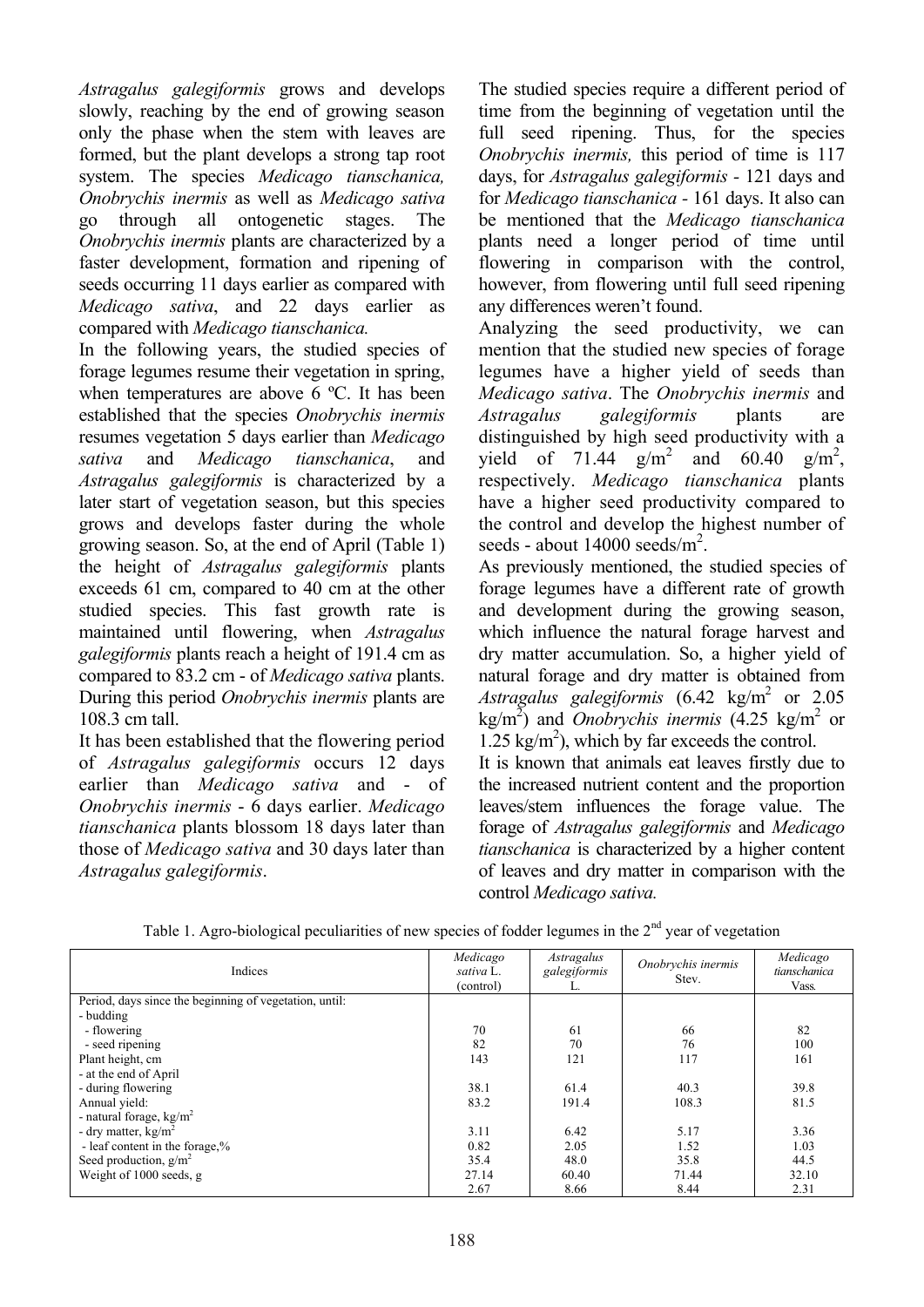Animals need for growth, development, reproduction and realization of some products, numerous nutrients they receive from feed. Proteins are the most important and largest group of natural macromolecular compounds essential for life, which provide a source of assimilable nitrogen for the body and play a crucial role in exploitation of the genetic production potential. The natural forage of the studied species (Table 2) is characterized by a high content of raw protein  $(53.20 - 56.05 \text{ g/kg})$ as compared with *Medicago sativa* (46.10 g/kg); the forage of *Onobrychis inermis* has the highest protein content.

The higher protein content of the studied species in comparison with *Medicago sativa* is mentioned in researches carried out in several scientific centers from abroad. Thus, the protein content in proportion to dry matter of *Astragalus galegiformis* constitutes 18.77% under the conditions of Russia (Borayeva and Bekuzarova, 2010; Chibis et al., 2011), in Ukraine - 25.00% (Ostapko and Shynkarenko 2003). The raw protein content of the *Medicago tianschanica* plants in the region Penza, Russia reaches 20.88% (Kshnikatkina et al. 2005).

It is known that fats are the main source of energy for the animal organism and are necessary for the normal course of vital processes and transportation of soluble vitamins in fatty acids, contribute to the accumulation of fat in milk. The natural forage of *Onobrychis inermis* and *Astragalus galegiformis* contains a high amount of fat exceeding the control by approximately 64- 69%, at *Medicago tianschanica* it is by 10% lower.

In all studied species, it was found a higher cellulose content in the natural forage in comparison with *Medicago sativa*, the highest being in *Astragalus galegiformis* (113.38 g/kg) and *Medicago tianschanica* (97.32 g/kg)*.* We also mention that the optimal cellulose content has a beneficial effect on the synthesis of protein substances in the rumen of animals and on the reduction of nitrate content.

The nitrogen-free extractive substances (NFE), along with fats provide the necessary energy for vital processes of animals, contributing to the formation and storage of fats. The content of nitrogen-free extractive substances is by

18-23% higher in the new species of forage legumes, which influences positively the possibility of the natural forage to provide energy.

The vegetal forage contains minerals in variable quantities regarding the type of the elements and their proportion to other chemical components. Minerals are essential components of all tissues and organs that maintain a constant osmotic pressure, participate in regulation of acid-base balance, activate a number of enzymes, moderate neuromuscular activities and prevent the emergence and development of animal diseases. The presence of minerals in animal feed is indispensable for growth and health. The forage of *Medicago tianschanica* and *Onobrychis inermis* is characterized by a high content of minerals and the forage of *Astragalus galegiformis* - by a lower one in comparison with the control.

Calcium is the mineral element that is found in the highest amount in the animal organism, it is a structural component of bones and teeth; it plays an essential role in blood coagulation, muscle contraction, activity of enzyme systems, at cellular level. The normal assimilation of calcium by organism depends also on the quantity of phosphor in the feed. Phosphor plays multiple roles in the vital processes in the body, being a constituent of nucleic acids it participates in protein synthesis, cell proliferation and transmission of hereditary characters; is a component of ATP (adenosine triphosphate) the main deposit of energy required by muscular activity, nerve activity, vital processes of the body; as phospholipids, it enters the structure of cells and cell membranes regulating the transportation of solutions through them; participates in the metabolization of glucides, fatty acids and amino acids etc. (Suttle, 2010).

A high content of calcium (5.26 g/kg) and phosphorous (0.58 g/kg) was found in the forage of *Medicago tianschanica*. The forage of *Astragalus galegiformis* has a low content of calcium and that of *Onobrychis inermis* contains these mineral elements approximately in the same amount as the control.

The nutritional and energy value is determined by the content and biochemical composition of the organic substances from the feed that influence the health and productivity of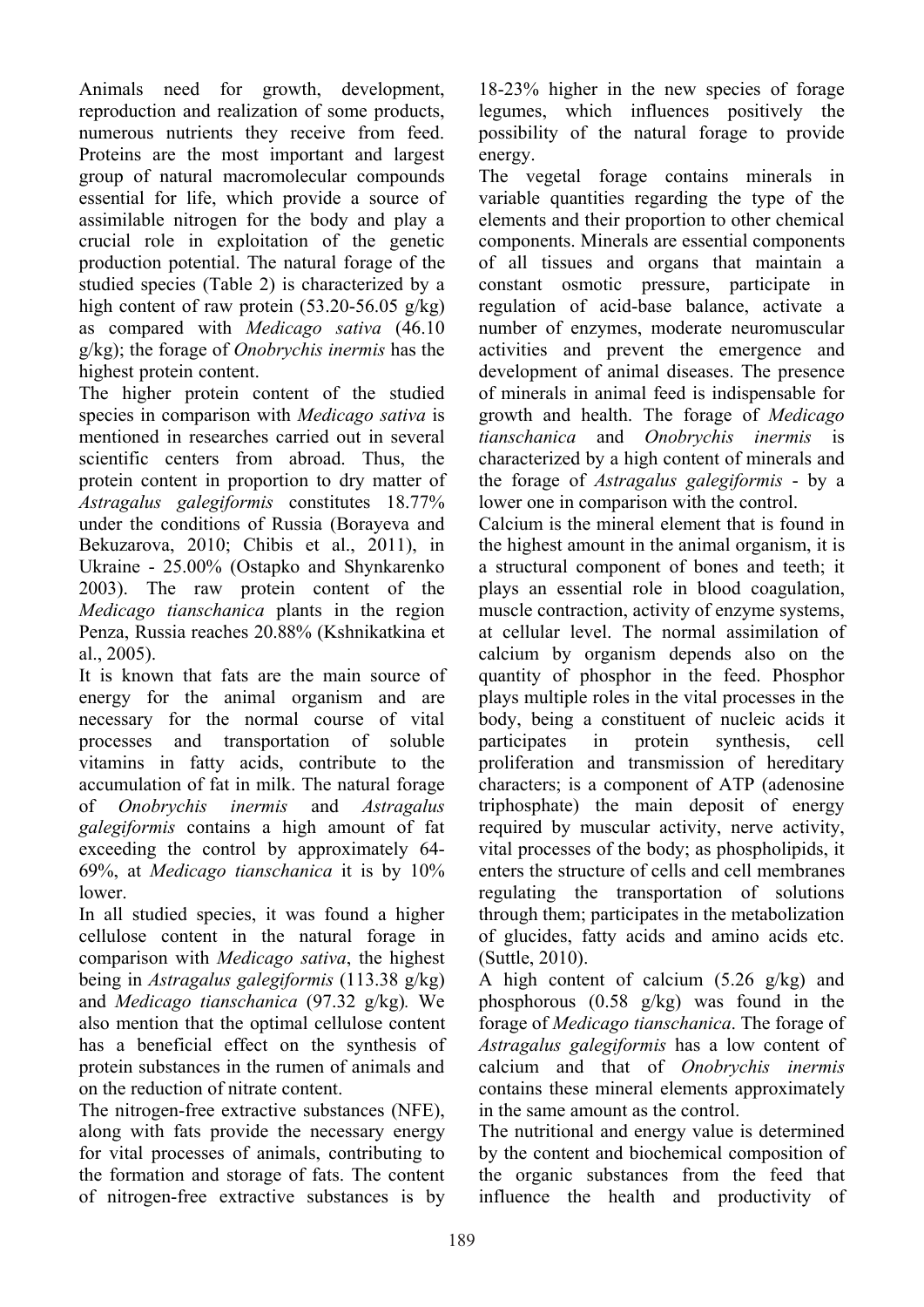animals. We can mention that the natural forage of the new species of forage legumes reaches 0.24-0.27 nutritive units and 2.76-3.26 MJ/kg metabolizable energy, by far exceeding the control *Medicago sativa*. The amount of digestible protein in a nutritive unit 145.81- 173.29 grams) meets the zootechnical standards. Thus, in the conditions of the Republic of Moldova, the productive potential of

*Astragalus galegiformis* plants reaches 17.3

thousand nutritive units/ha and 2.5 thousand kg/ha of digestible protein; *Onobrychis inermis* - 12.9 thousand nutritive units/ha and 2.2 thousand kg/ha of digestible protein, respectively; *Medicago tianschanica* - 8.1 thousand nutritive units/ha and 1.4 thousand kg/ha of digestible protein, respectively, and *Medicago sativa* - 6.6 thousand nutritive units/ha and 1.1 thousand kg/ha of digestible protein.

|                                          | Medicago                   | Astragalus      | Onobrychis          | Medicago           |
|------------------------------------------|----------------------------|-----------------|---------------------|--------------------|
|                                          | <i>sativa</i> L. (control) | galegiformis L. | <i>inermis</i> Stev | tianschanica Vass. |
| 1 kg of natural forage contains:         |                            |                 |                     |                    |
| dry matter, g                            | 263.70                     | 320.00          | 295.00              | 307.00             |
| raw protein, g                           | 46.10                      | 53.20           | 56.05               | 55.45              |
| digestible protein, g                    | 34.50                      | 39.37           | 42.04               | 41.59              |
| raw fat, g                               | 6.20                       | 10.18           | 10.50               | 5.53               |
| raw cellulose, g                         | 80.30                      | 113.38          | 87.61               | 97.32              |
| nitrogen-free extractive substances, g   | 99.30                      | 122.60          | 117.54              | 122.73             |
| minerals, g                              | 21.70                      | 20.64           | 23.30               | 25.97              |
| calcium, g                               | 4.61                       | 2.78            | 4.34                | 5.25               |
| phosphor, g                              | 0.54                       | 0.44            | 0.56                | 0.58               |
| nutritive units                          | 0.21                       | 0.27            | 0.25                | 0.24               |
| metabolizable energy for cattle, MJ/kg   | 2.28                       | 3.26            | 2.76                | 2.86               |
| Digestible protein, grams/nutritive unit | 164.29                     | 145.81          | 169.16              | 173.29             |

| Table 2. Biochemical composition and nutritive value of the natural forage of leguminous plants |  |  |  |  |
|-------------------------------------------------------------------------------------------------|--|--|--|--|
|                                                                                                 |  |  |  |  |

The amino acid composition is the most important factor in defining food protein quality, followed by the digestibility of the protein and the bioavailability of its amino acids. The protein quality is determined by the content of certain amino acids, which ensure biological value of the feed. Analyzing the amino acid content (Table 3), we have found out that the forage of the studied species contains a high amount of aspargine, threonine, serine, glutamine, proline, glycine, alanine, leucine, tyrosine, histidine, lysine and a small amount of methionine as compared to *Medicago sativa*.

Analysing the amino acid content, we have found out that the forage of *Medicago tianschanica* and *Onobrychis inermis* has the highest content of threonine and lysine and a very low content of valine, methionine, isoleucine and phenylalanine.

Table 3. Amino acid content of the natural forage (mg/100 g dry matter) of leguminous plants

|               | Medicago<br>sativa L. (control) | Astragalus<br>galegiformis L. | Onobrychis inermis Stev. | Medicago<br>tianschanica Vass. |
|---------------|---------------------------------|-------------------------------|--------------------------|--------------------------------|
| asparagine    | 1.711                           | 2.039                         | 2.498                    | 2.714                          |
| threonine     | 0.564                           | 0.579                         | 0.596                    | 0.749                          |
| serine        | 0.687                           | 0.698                         | 0.911                    | 1.073                          |
| glutamine     | 1.360                           | 1.518                         | 1.942                    | 1.902                          |
| proline       | 0.922                           | 1.063                         | 2.073                    | 0.941                          |
| glycine       | 0.550                           | 0.574                         | 0.619                    | 0.565                          |
| alanine       | 0.674                           | 0.728                         | 1.078                    | 0.881                          |
| valine        | 0.559                           | 0.650                         | 0.276                    | 0.228                          |
| methionine    | 0.139                           | 0.096                         | 0.054                    | 0.090                          |
| isoleucine    | 0.459                           | 0.498                         | 0.285                    | 0.249                          |
| leucine       | 0.913                           | 1.004                         | 1.253                    | 0.988                          |
| tyrosine      | 0.458                           | 0.484                         | 0.705                    | 0.490                          |
| phenylalanine | 0.850                           | 0.971                         | 0.796                    | 0.603                          |
| histidine     | 0.326                           | 0.523                         | 0.386                    | 0.337                          |
| lysine        | 0.619                           | 0.726                         | 0.796                    | 0.792                          |
| arginine      | 0.655                           | 0.627                         | 0.733                    | 0.545                          |